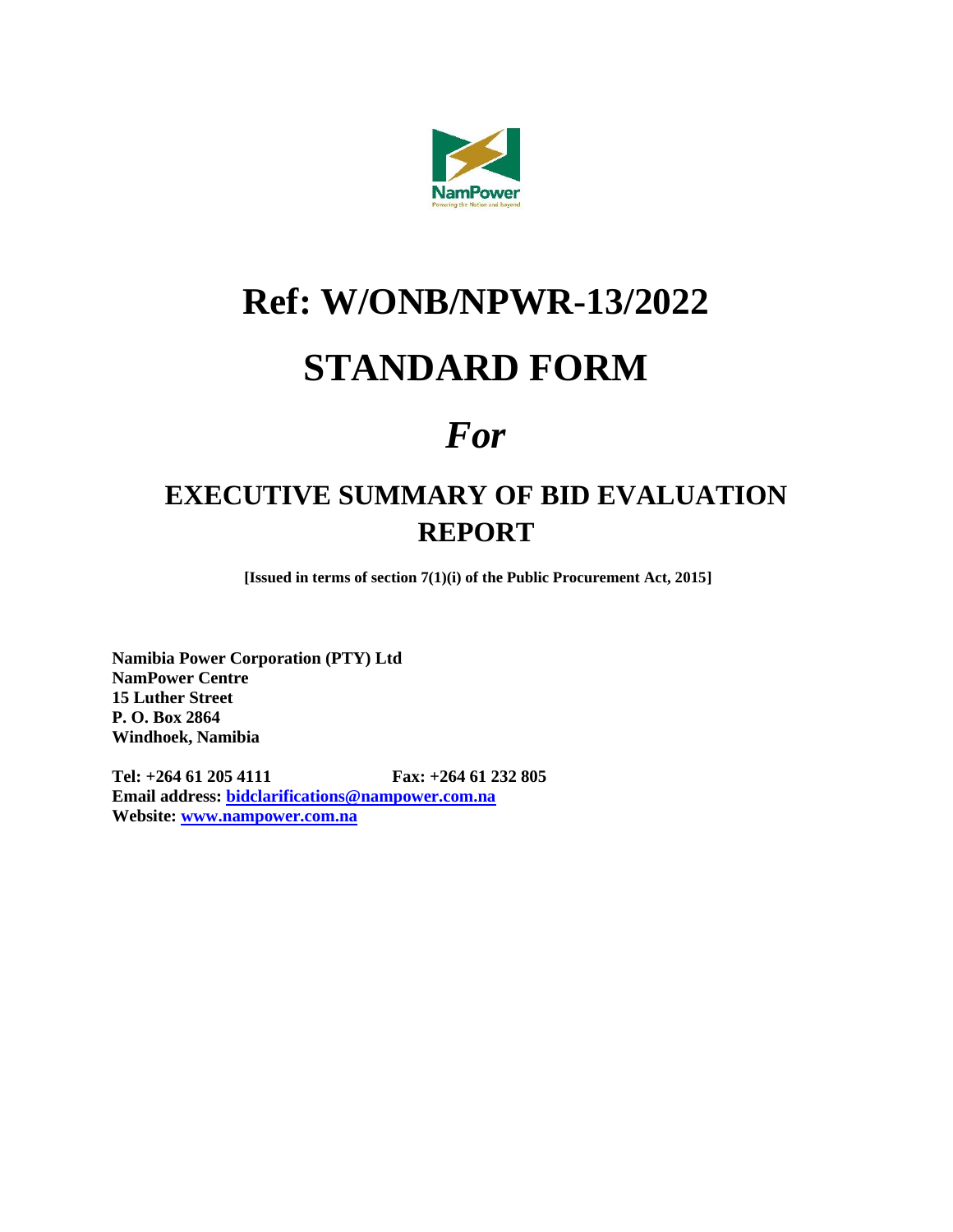#### **Executive Summary of Bid Evaluation Report**

**Project Title: W/ONB/NPWR-13/2022: Construction of the Medium Voltage (MV) & Low Voltage (LV) Networks in Omusati Region at Eengwena, Elao and Onehahi**

**Reference number of procurement: W/ONB/NPWR-13/2022**

**Scope of Contract**: **W/ONB/NPWR-13/2022: Construction of the Medium Voltage (MV) & Low Voltage (LV) Networks in Omusati Region at Eengwena, Elao and Onehahi**

**Procurement method used:** Open National Bidding (ONB)

- 1. **Date of Invitation of Bids:** 17 September 2021
- 2. **Closing date for submission of bids:** 22 October 2021
- 3. **Date and place of opening of bids:** 22 October 2021, NamPower Convention Centre
- 4. **Number of bids received by closing date:** Ten (10)
- **5. Responsiveness of bids:**

| <b>Bidder's Name</b>       | <b>Pricing at Bid</b> | <b>Responsive</b> | Reasons why bid is not responsive |
|----------------------------|-----------------------|-------------------|-----------------------------------|
|                            | <b>Opening N\$</b>    | or not            |                                   |
|                            |                       | responsive        |                                   |
|                            |                       | (Yes/No)          |                                   |
| <b>BDI</b> Electric &      | 5,264,292.80          | Yes               |                                   |
| <b>Construction Cc</b>     |                       |                   |                                   |
| S and T                    |                       | Yes               |                                   |
| Engineering and            | 6,462,276.00          |                   |                                   |
| <b>Construction JV FI</b>  |                       |                   |                                   |
| <b>Trading Enterprises</b> |                       |                   |                                   |
| Faradays Electrical        |                       | Yes               |                                   |
| and Mechanical JV          | 5,260,628.79          |                   |                                   |
| MJ Engineeering            |                       |                   |                                   |
| <b>NBT</b> Quality         | 6,215,047.57          | Yes               |                                   |
| Services                   |                       |                   |                                   |
| Multi Solutions cc         | 4,848,484.84          | Yes               |                                   |
| ETN Technical              | 5,991,426.00          | Yes               |                                   |
| Services Cc                |                       |                   |                                   |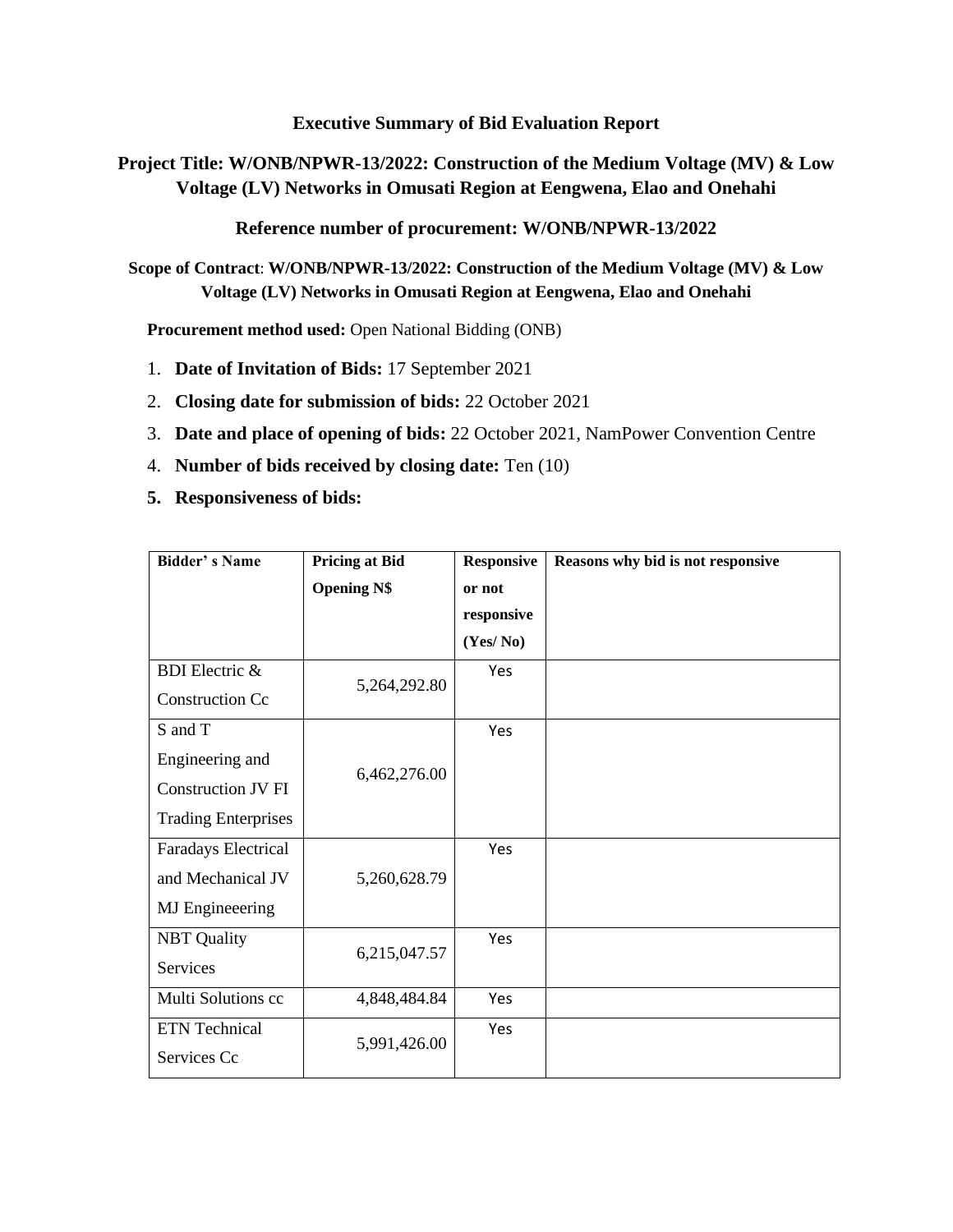| <b>Power Electrical</b>   | 5,820,216.67 | Yes |  |
|---------------------------|--------------|-----|--|
| and Construction cc       |              |     |  |
| Transparent               |              |     |  |
| Investment JV             |              | Yes |  |
| Electro Hinsch            | 5,351,810.00 |     |  |
| Constructing (Pty)        |              |     |  |
| Ltd                       |              |     |  |
| Moupika                   | 5,995,014.50 | Yes |  |
| Investment Cc             |              |     |  |
| <b>Bulldog Trading Cc</b> | 5,985,263.80 | Yes |  |

#### 6. **Price comparison for bids that are substantially responsive**:

| <b>Name</b> | A. Price at Bid    | <b>B.</b> Bid Price after | C. price after         | D. Price after     | Rank           |
|-------------|--------------------|---------------------------|------------------------|--------------------|----------------|
|             | <b>Opening N\$</b> | corrections               | <b>Adjustments N\$</b> | <b>Margin of</b>   |                |
|             |                    |                           |                        | Preference [If     |                |
|             |                    |                           |                        | <i>applicable]</i> |                |
| <b>BDI</b>  |                    |                           |                        |                    |                |
| Electric &  |                    |                           |                        |                    | 3              |
| Constructio | 5,264,292.80       |                           |                        |                    |                |
| n Cc        |                    |                           |                        |                    |                |
| S and T     |                    |                           |                        |                    |                |
| Engineering |                    |                           |                        |                    |                |
| and         |                    |                           |                        |                    |                |
| Constructio | 6,462,276.00       |                           |                        |                    | 10             |
| n JV FI     |                    |                           |                        |                    |                |
| Trading     |                    |                           |                        |                    |                |
| Enterprises |                    |                           |                        |                    |                |
| Faradays    |                    |                           |                        |                    |                |
| Electrical  |                    |                           |                        |                    | $\overline{2}$ |
| and         | 5,260,628.79       |                           |                        |                    |                |
| Mechanical  |                    |                           |                        |                    |                |
| JV MJ       |                    |                           |                        |                    |                |